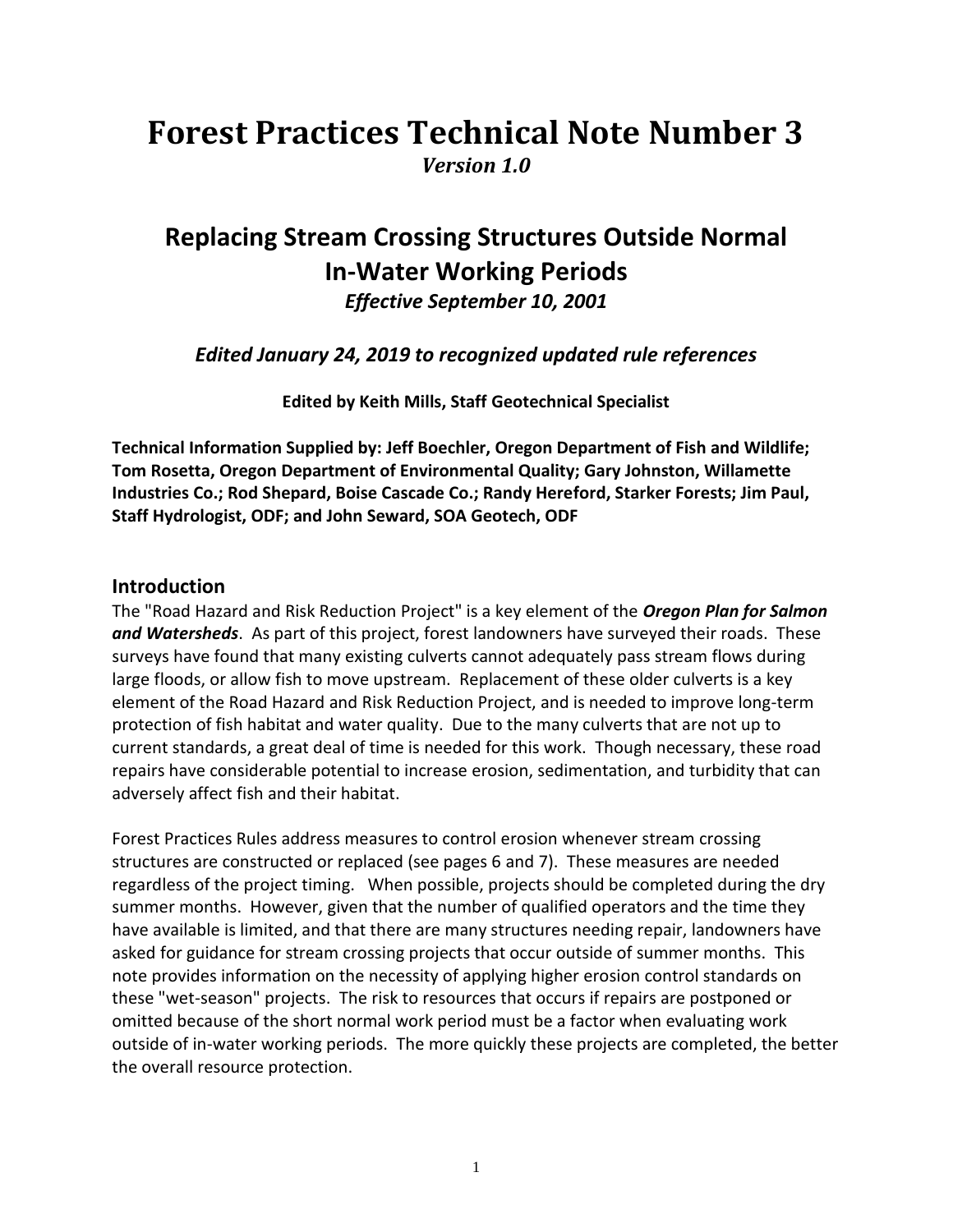*It is the policy of the Oregon Department of Forestry (ODF) to allow operators to conduct road repairs during wet-season working periods when it can be accomplished with no more overall impact to fish resources or water quality than "dry-season" construction season repairs.* This document includes specific guidance for developing written plans and conducting road repair operations outside of the normal construction periods. Repairs are encouraged on Type N streams during these periods. There may also be opportunities for repairs on Type F or Type SSBT streams. However, unless stream-crossing failure is imminent, repairs very close to stream segments containing species listed under the Endangered Species Act should be delayed until the next in-water-working period for that location.

#### **Planning for Wet Season Road Repairs**

**Text in this font indicates where specific operations planning or on -the-ground actions are needed.**

#### **IN-WATER WORKING PERIODS**

The Oregon Department of Fish and Wildlife has established *Oregon Guidelines for Timing of In-Water Work to Protect Fish and Wildlife Resources*. In-water work periods are established to minimize potential impacts to fish and wildlife species and their habitats. The specified periods are based on protecting the most vulnerable life stages of salmon, steelhead, other trout, and specific sensitive, threatened, or endangered fish and wildlife species. The life stages considered in establishing these guidelines include migration and rearing to some degree, but are more specifically intended to minimize impacts to eggs and fry (the life stages most vulnerable to sediment related impacts) during and after spawning.

The in-water working guidelines recognize that there are some circumstances where in-water work outside of the preferred work period is appropriate with suitable site conditions, project timing and if additional resource protection measures are used on the project. In western Oregon, "normal working periods" usually include only the dry summer months, and are, in some cases, too short to allow the needed culvert replacement work. Working periods outside of normal working periods will be referred to as *wet-season working periods* in this document.

#### **FISH SENSITIVITY TO IN-STREAM WORK**

Working in the stream channel and on stream banks has a high potential to affect fish and their habitat. In western Oregon, many of the most critical periods for fish also correspond to the wet season, when wet soils, cold temperatures, limited daylight hours, and high stream flows make construction more difficult. In general, construction effects have the potential to affect fish in this order, with the first being the greatest:

- 1. Direct disturbance destruction of redds/fry;
- 2. Fine sediment deposition on redds/fry;
- 3. Stream flow diversion that causes scour or deposition on spawning areas; and
- 4. High turbidity affecting feeding.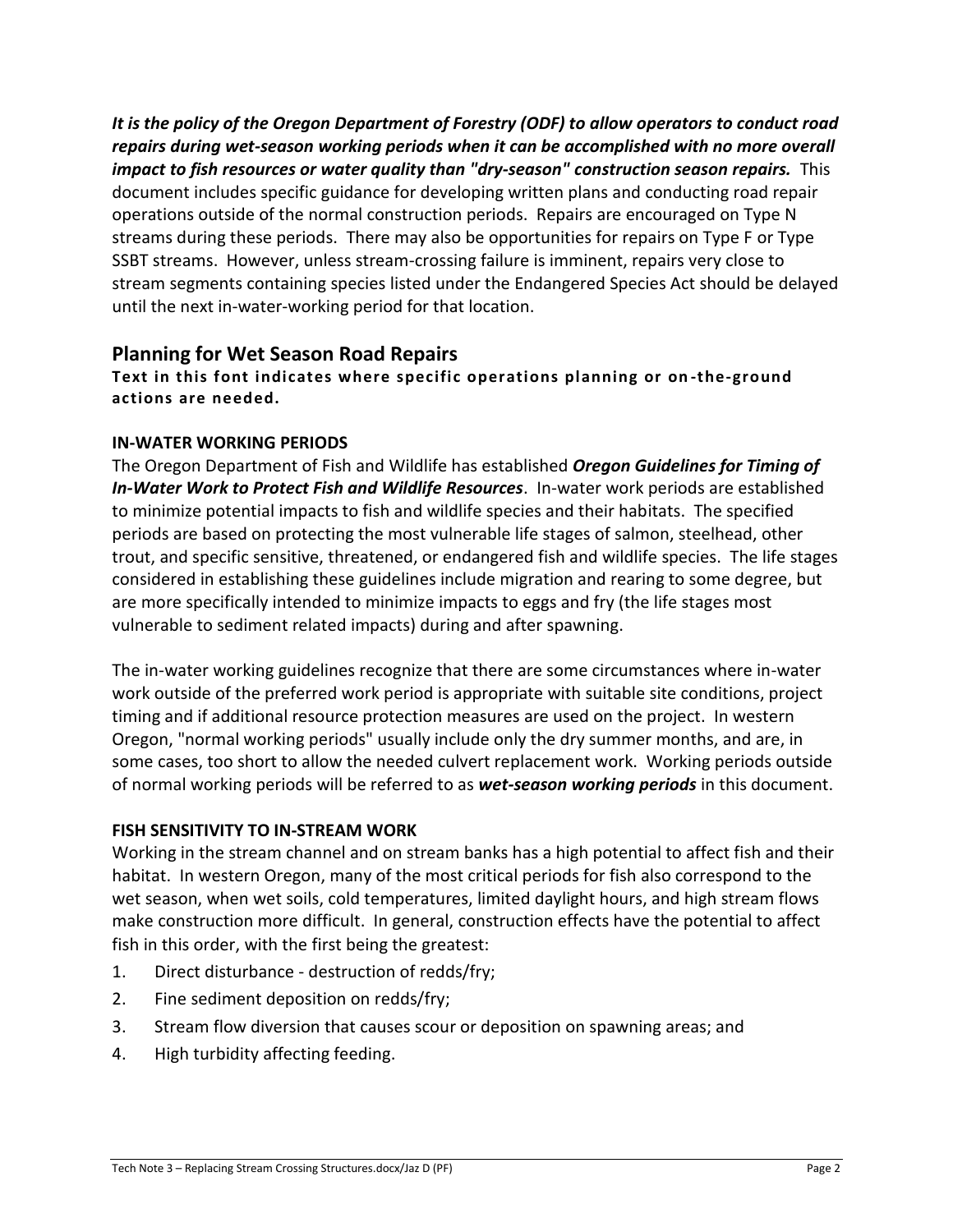Locations where fish have spawned are called *redds*, and are very sensitive to these disturbances. Direct disturbance occurs when equipment is operated on redds, or when fill material is placed on these redds. Such activity is likely to destroy the eggs or fry within the redds. In-stream and streambank activity can cause erosion and turbidity, especially when soils are wet. Soil eroded into streams is called *sediment*. Sediment tends to deposit in areas with lower flow. If it settles on top of redds, it can smother the incubating eggs and fry in the redds. Sediment delivered to streams can cause *turbidity* (discolored or muddy water) that may limit feeding by young fish.

#### **SPAWNING PERIODS**

"Typical" western Oregon spawning periods are listed below. These times are general, and local variation does occur (times may vary between sub-populations, even within the same watershed).

*Spring Chinook* - - September through early November *Fall Chinook* - - October through December *Coho* - - November through February *Chum* - - November through December *Steelhead* - - January through May *Cutthroat* - - December through May

While in the gravel, eggs and very young fish are vulnerable and sensitive to disturbance. The time it takes for small fish to leave the gravel varies by species and is dependent on water temperature. At higher temperatures, it takes less time for fish to emerge from redds. Generally, most Pacific salmon and steelhead emerge in the spring or early summer following spawning. Steelhead and cutthroat emergence may continue into the summer months (due to later spawning times).

#### **IDENTIFYING REDDS/CRITICAL RESOURCES**

Visually surveying stream reaches for the presence of redds is generally not an accurate method for determining the absence of redds. Redds are often undetectable soon after spawning. Therefore, it is necessary to assume that redds are always present in Type F or Type SSBT streams during the established vulnerable periods, if the gravel size is suited to spawning use. Redds are not likely to be found in continuous bedrock stretches, or in locations with cobbles larger than 6 inches in diameter, but are common in locations with gravel bottoms. **Within about 100 feet upstream and 300 feet downstream of the operation area, Type F or Type SSBT streams should be carefully inspected for gravel or small cobble streambed conditions. If these conditions exist, redds are assumed to be present during the "wet-season."**

#### **EROSION AND SEDIMENT DELIVERY**

Sediment delivery to streams depends on a number of factors. Clay and silt soils (called *fines*) are the most easily eroded, especially after being disturbed by machine activity. The larger the area that is disturbed, the greater the potential for erosion. Eroded sediments can be "filtered" if the muddy water flows over a large area of porous soils, or is trapped in a settling pond or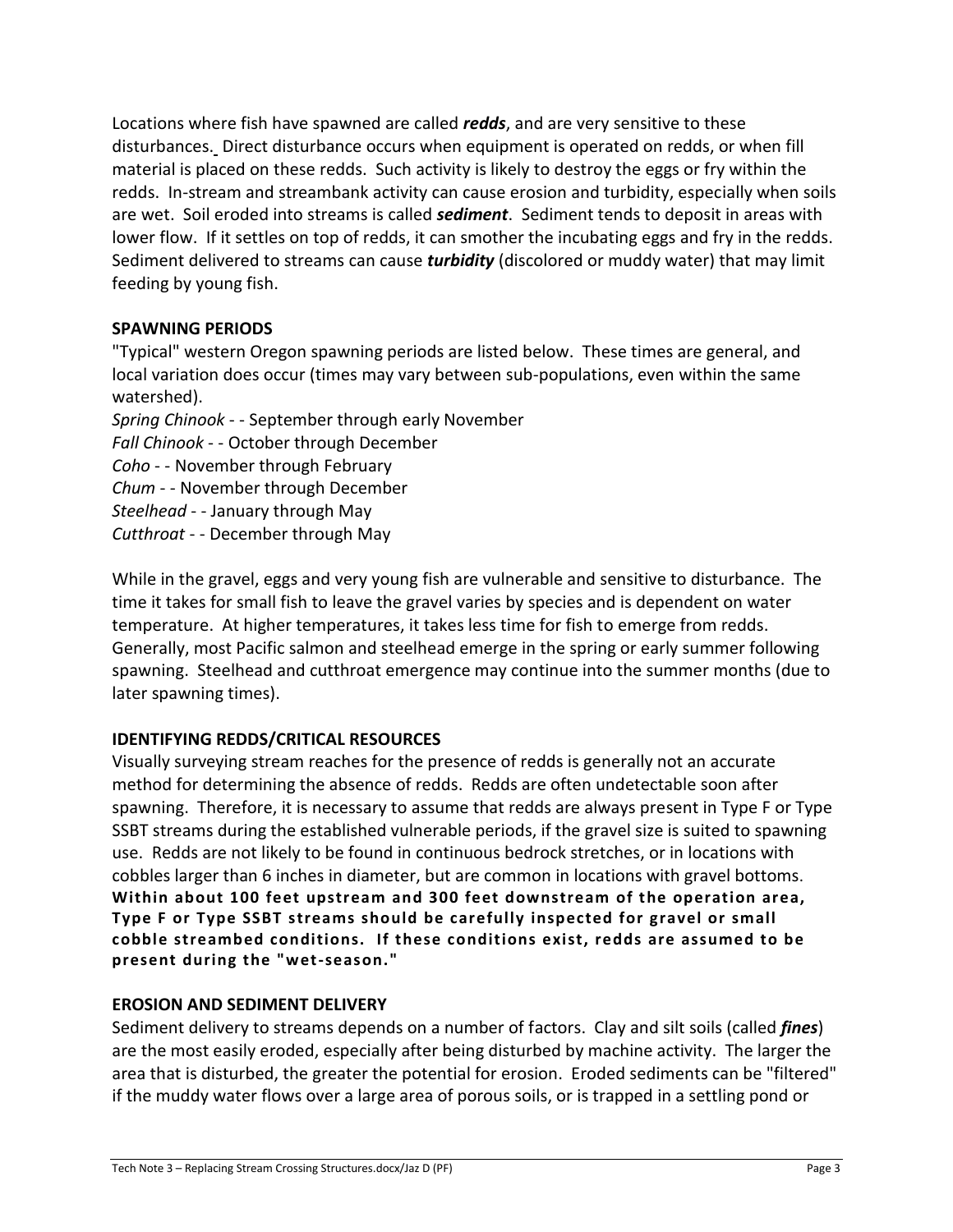behind a sediment barrier. The greater the flow of water over the disturbed area and the larger the disturbed area, the greater the movement of sediment. Direct in-stream excavation or filling releases stored fine sediments. Mud from road surface runoff is a secondary factor delivering sediment to streams from wet-season construction and hauling projects.

# **Reducing and Preventing Effects on Fish and Their Habitat**

In addition to timing projects to avoid sensitive resource periods, the impacts to streams and fish habitat can be reduced by:

- Avoiding direct disturbance to the most sensitive locations,
- Reducing the period of time that in-stream and streambank work occurs, and operating only during periods when soils are not very wet and stream flows are not high,
- Reducing the area disturbed during the operation,
- Keeping streamflow away from disturbed soils, and
- Stabilizing and/or re-vegetating disturbed areas as rapidly as possible.

#### **AVOIDING DIRECT DISTURBANCE**

Direct disturbance (by machine or other construction activity) on gravels where redds could be present is not acceptable. Therefore, in no case should equipment be operated on streambed gravel or small cobbles during periods between spawning and fry leaving redds. Generally, instream machine activity should be restricted to areas with a continuous bedrock or large cobble substrate, or to areas of pre-existing stream crossing fill material. **Any construction-related stream crossings by equipment should be limited to areas of bedrock or cobbles larger than 6 inches in diameter, or across a temporary bridge that does not disturb potential redds.**

Typically, only one crossing of a stream is needed to get equipment to the other side before a temporary crossing is in place. *Wet-season placement of new culverts in Type F or Type SSBT streams that do not have existing culverts would likely result in unacceptable impacts and, therefore, should not be installed unless a true emergency (high public safety risk or likelihood of even greater resource damage if repairs are postponed) exists.*

The proximity of the project to potential redds has a big influence on in-stream effects. The closer the project is to redds, the greater the potential for resource damage. **Small Type N streams, well above fish-bearing stream reaches, provide opportunities for construction or repair outside of normal working periods. Bridges can be constructed with the lowest impact to Type F or Type SSBT streams, especially if there is no in-stream pier needed.**

#### **PROJECT TIME FRAME**

Completing the project quickly has many benefits. It reduces costs, reduces periods of road closure, and reduces the time period when in-stream disturbances and resulting sedimentation could occur. **In most cases, experienced operators can remove and replace culverts**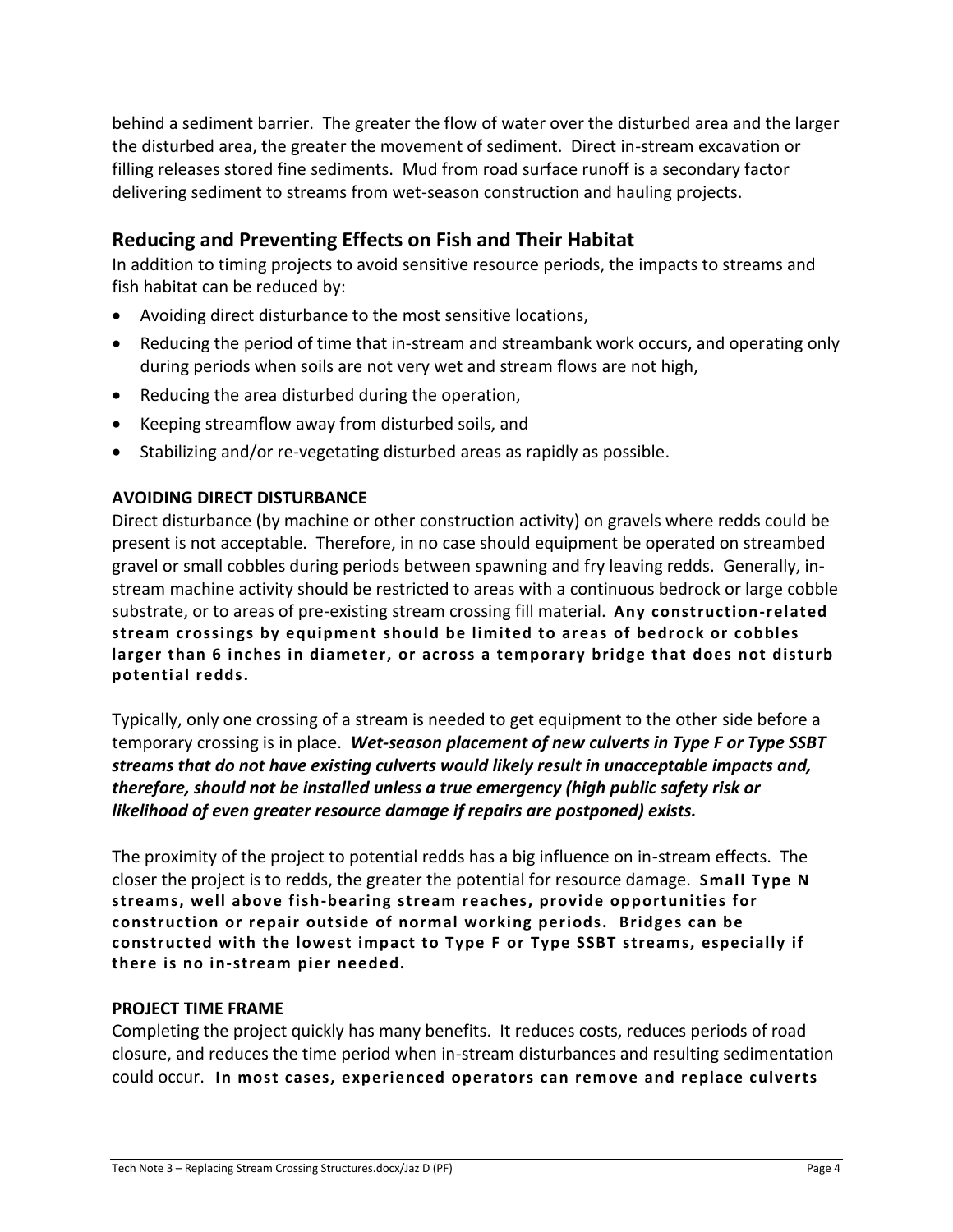**in one day. In-stream bridge construction work should take no more than three days. In-stream work must occur during periods of relative low flow.** 

*Low flows* occur after several days of little or no rain or snowmelt, when streamflow is clear and the active channel (gravel bottom) is not entirely under water. For larger streams, low flows may not occur until weeks after major rainstorms.

**In-channel work should not occur during the periods of greatest fish sensitivity (such as adjacent to fish when they are actually developing redds and spawning).** Early fall work can often be completed before fish spawning takes place. However, it is difficult to re-establish vegetation on disturbed areas in the late fall (except for low elevation areas). Heavy mulching is an alternative, if drainage water is kept off the site. In western Oregon, the highest flows are less likely during spring months, and it is easier to re-vegetate construction sites during the spring. **However, incubating eggs and fry are more likely to be present in stream gravel during the spring months.**

**It is the operator's responsibility to watch weather and stream channel conditions during the operation. Operations should not be commenced during periods when rain is in the forecast. If mud is moving from the work area into the stream, the operator needs to cease operating and use more effective erosion control measures to prevent mud from moving into the stream before any additional reconstruction activity. Operators must remain flexible if they are to work during the wet season, and be able to wait for periods of low flow and workable on -site conditions.**

#### **REDUCING SIZE OF DISTURBED AREAS**

Reducing sediment generation is essential for all wet-season stream crossing structure projects. **Working completely within an area of pre -existing fill is an acceptable activity if it is not likely to directly disturb redds, and if the appropriate erosion controls are used to keep sediment out of streams. Using the right equipment will reduce disturbance around the stream channel.** For example, a big excavator or crane that can stay off of stream banks while working can eliminate disturbance to the active channel.

#### **KEEPING STREAMFLOW AWAY FROM DISTURBED AREAS**

Streamflow can move a lot of mud off the construction site and into the stream. It is necessary to keep some or all of the streamflow away from the work area, and especially away from fine fill material during excavation. **Pumping streamflow (for smaller streams) or construction of a flumed temporary channel should be used when replacing culverts in Type F or Type SSBT streams during the wet season. Temporary channels may be constructed using a culvert, half-round, or ditch armored with clean rock. Pumping or temporary channels should not impede fish passage for longer than two days.**  Temporary channels are only possible if the valley is wide enough to permit construction of a bypass channel, and construction of the bypass channel is possible without causing resource damage.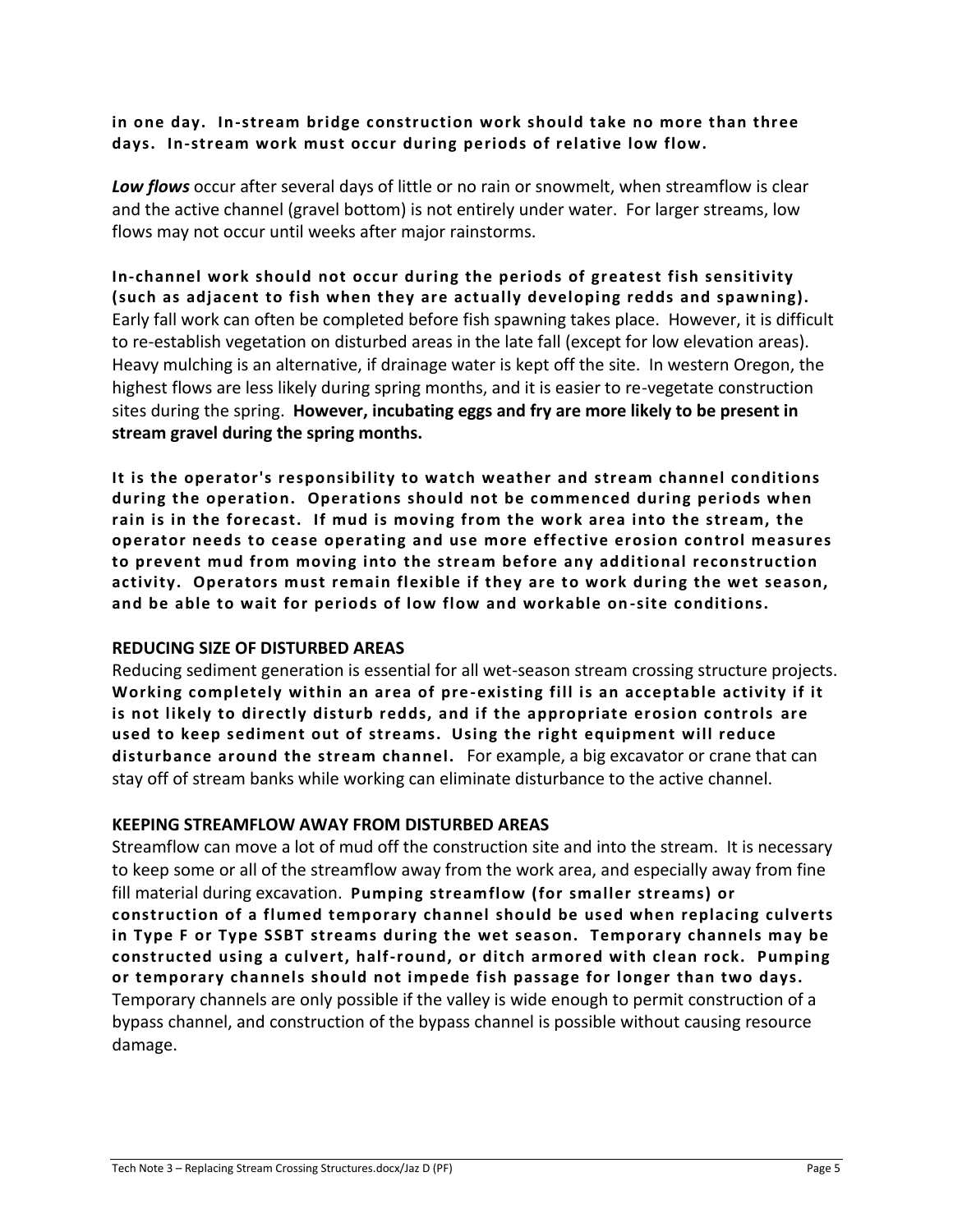**For very small streams, a check dam can be used to hold flow above crossings if the project can be completed quickly. A check dam to store sediment at the base of a crossing can also be used to trap additional sediment, but these sediments must be removed before the check dam is removed. In addition, stabilization of any remaining exposed areas must be completed immediately at the end of the project.**

#### **STABILIZATION OF DISTURBED AREAS**

The equipment work area next to the stream is also subject to accelerated erosion. Armoring the work area with clean gravel (or, in limited cases, logs) can greatly reduce erosion and sediment delivery. **Using clean, free-draining rock when placing any fill in the flowing stream will also reduce sediment production. Free -draining fills are also less likely to fail, since they are stronger and less likely to retain water. Finally, rip -rap should be placed around the inlet and outlet of culverts.** 

Temporary sediment storage is not as effective as on-site erosion control, since these projects are already next to flowing water.Filter bags or hay bales may be useful to trap muddy ditch flow for short periods of time, but are only effective for a small volume of runoff. Silt fencing is not usually installed correctly, works only for unconfined overland flow, and may not be appropriate for forestland situations unless combined with hay bales. Heavy mulching of exposed soils with straw or wood chips is an effective means of controlling surface erosion and overland flow, as long as drainage water is not directed over the exposed soils. **Removing stored sediment and post-operation stabilization are also necessary when using sediment traps. When seeding or mulching is used (as opposed to using gravel on all disturbed areas), it is necessary to monitor the site during the first heavy rains to see if these erosion controls are working. If they are not working, more effective erosion control is needed (for example, usi ng clean rock to cover the eroding locations).**

# **Directly Applicable Forest Practices Rules**

*OAR 629-625-0100 (1) A properly located, designed, and constructed road greatly reduces potential impacts to water quality, forest productivity, fish, and wildlife habitat. To prevent improperly located, designed, or constructed roads, a written plan is required in the sections listed below.* 

*(2) In addition to the requirements of the water protection rules, operators must submit a written plan to the State Forester before:* 

*(a) Constructing a road where there is an apparent risk of road-generated materials entering waters of the state from direct placement, rolling, falling, blasting, landslide or debris flow; (b) Conducting machine activity in Type F, Type SSBT or Type D streams, lakes or significant wetlands; or* 

*(c) Constructing roads in riparian management areas.* 

*(3) Operators shall submit a written plan to the State Forester before constructing roads on high landslide hazard locations. Operators and the State Forester shall share responsibility to identify high landslide hazard locations and to determine if there is public safety exposure from shallow, rapidly moving landslides using methods described in OAR 629-623-0000 through 0300. If there*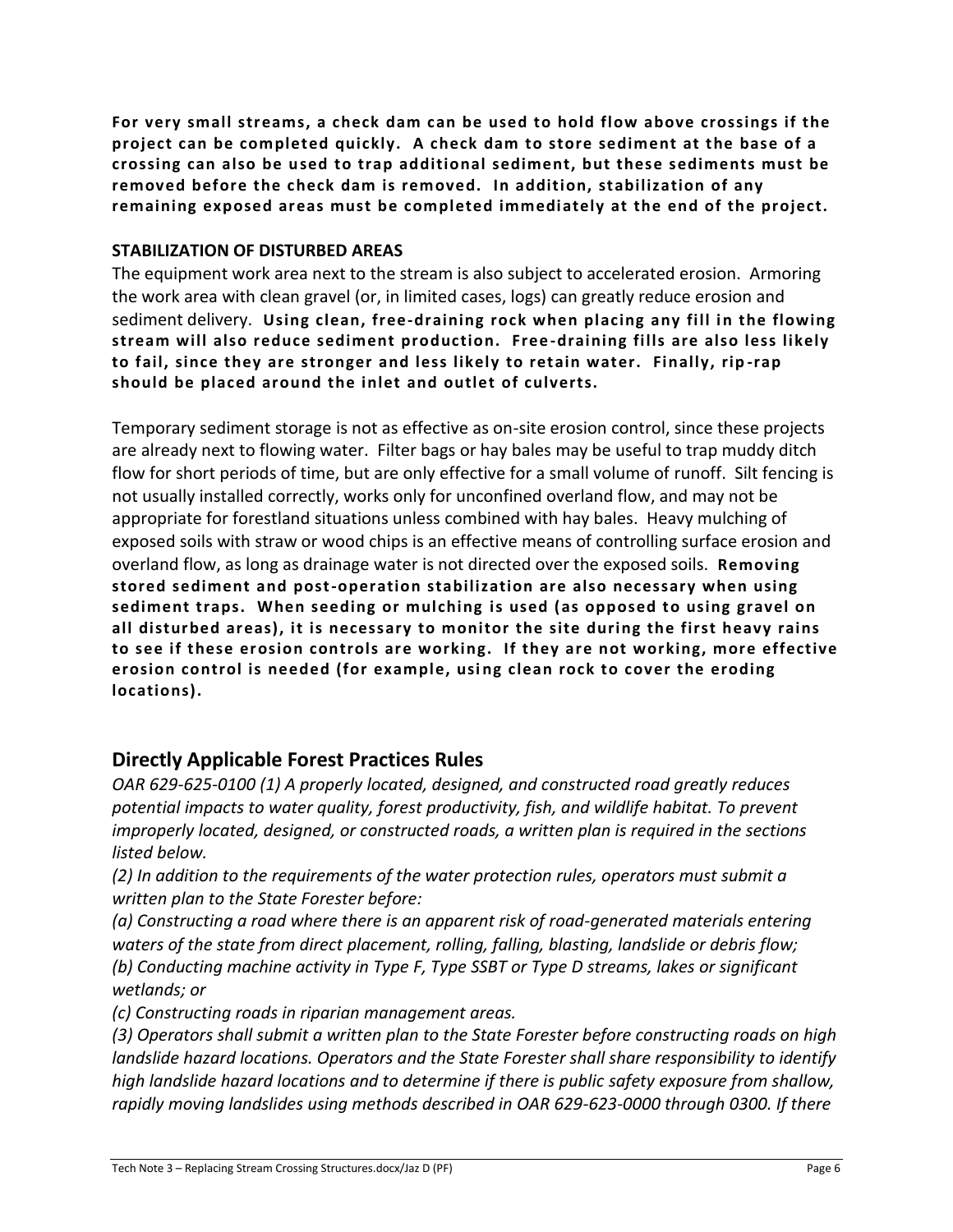*is public safety exposure, then the practices described in 629-623-0400 through 0800 shall also apply.*

*OAR 629-625-0320 (2) Operators shall design and construct stream crossings (culverts, bridges, and fords) to:*

*(a) Pass a peak flow that at least corresponds to the 50-year return interval. When determining the size of culvert needed to pass a peak flow corresponding to the 50-year return interval, operators shall select a size that is adequate to preclude ponding of water higher than the top of the culvert; and*

*(b) Allow migration of adult and juvenile fish upstream and downstream during conditions when fish movement in that stream normally occurs.* 

*OAR 629-625-0430(1) When constructing stream crossings, operators shall minimize disturbance to banks, existing channels, and riparian management areas.* 

*(2) In addition to the requirements of the water protection rules, operators shall keep machine activity in beds of streams to an absolute minimum. Acceptable activities where machines are allowed in streambeds, such as installing culverts, shall be restricted to periods of low water levels. Operators shall submit a written plan to the State Forester for machine activity in Type F, Type SSBT or Type D streams; lakes; and significant wetlands.*

*OAR 629-625-0440 (2) During wet periods operators shall construct roads in a manner which prevents sediment from entering waters of the state.*

# **Directly Applicable Water Quality Standard**

*OAR 340-041-(basin)-(2) (c) Turbidity (Nephelometric Turbidity Units, NTU): No more than a ten percent cumulative increase in natural stream turbidities shall be allowed, as measured relative to a control point immediately upstream of the turbidity causing activity. However, limited duration activities necessary to address an emergency or to accommodate essential dredging, construction or other legitimate activities and which cause the standard to be exceeded may be authorized provided all practicable turbidity control techniques have been applied and [other conditions when DEQ administers].*

**Written Plans** - Stream crossing work outside of in-water working periods will almost always result in a "risk of materials entering waters of the state." **Therefore, written plans will be needed for stream crossing projects conducted outside of normal working periods.** Department of Forestry policy is that written plans are required for stream crossing projects on flowing streams if the project is conducted outside of in-water working periods (including Type N streams). Written plans are required for all crossings of Type F, Type SSBT or Type D streams, regardless of the time of year, as required by OAR 629-625-0100(2)(b).

# **STANDARD WRITTEN PLAN PROVISIONS (ANY TIME OF YEAR)**

The following information should be included and described in written plans for stream crossing structures, regardless of the season of the operation: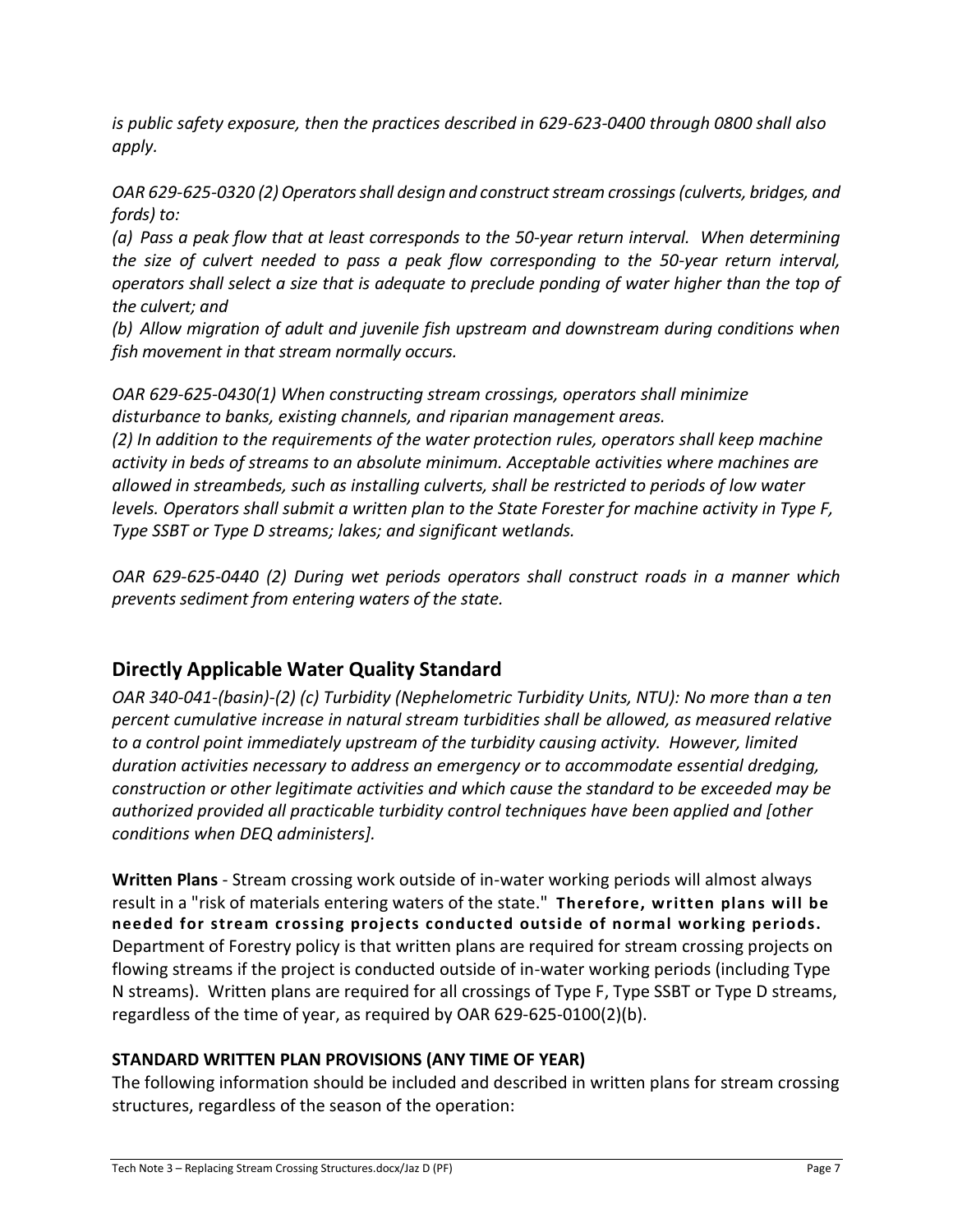- *Construction Period:* allowable begin and end dates
- *Type of Structure***:** round metal culvert, pipe -arch, open bottom culvert, rail car bridge, steel beam bridge, concrete bridge, wood bridge, other
- *Basin Acreage:* usually dot grid calculation acceptable
- *50-year Peak Flow***:** in cubic feet per second
- *Stream Classification***:** Type and size
- *Fish Passage Provision:* (if Type F or Type SSBT to previous culvert, assumed will be Type F or Type SSBT above the new culvert) natural bottom, countersinking, or low gradient. **Natural channel and culvert gradient measured with a level.** (See reference 1, Appendix D, for more detail.)
- Fill Material: free-draining rock, local fill from borrow, or re-use excavated material (not acceptable for wet season repair)
- *Rip-rap Placement:* size (with maximum fines), and where placed
- *Drawings:* plans showing channel gradient, or for bridge, span
- *Cease-operating Provision***:** for rain or periods of higher stream flow
- *Bridge Abutment Design:* **Note that wet concrete is very toxic to fish at any time of the year. If the operation calls for pouring concrete, measures to ensure that stream flow will not touch uncured (wet) concrete must be included in the plan.**

#### **WET-SEASON WRITTEN PLAN PROVISIONS**

In addition to the previous information, written plans for operations conducted during the wetseason must contain more information as described below:

- *Distance from potential redd sites:* to about 100-foot accuracy
- *Number of stream crossings required:* including provisions to keep equipment off of potential redds when they may be present
- *Define workable periods (necessary conditions for operations to occur):* less than one-half inch rain in last 2 days, normal season stream-flow, no rain (over onequarter inch) forecast during work period, no mud flowing under equipment
- *Provisions to keep stream flow off fines:* flume, check dam, pumping
- *Maximum time allowed for in-channel work:* days with streamflow passing over fill/disturbed channel, one day for culverts, three days for bridges
- *Work area stabilization:* rock armoring recommended immediately after new structure is placed, rainy weather monitoring is needing for other stabilization (seeding and/or mulching)
- *Provision to add additional erosion controls if sediment from the operating area* (exclusive of that generated by actual culvert removal) *results in a visual increase in turbidity*
- *Monitoring Plans***:** generally by giving ODF permission for monitoring or by selecting an independent party for monitoring